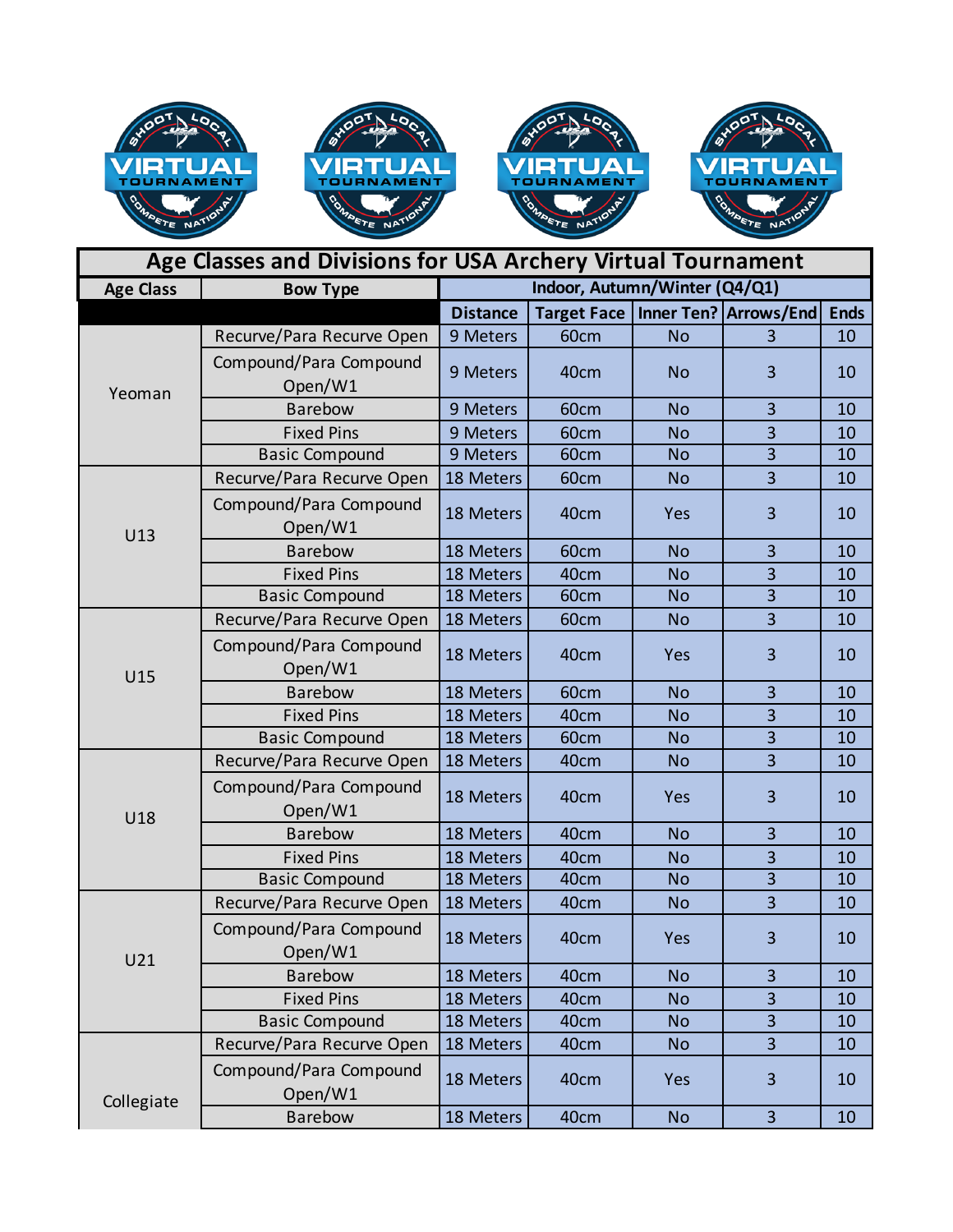|        | <b>Fixed Pins</b>                 | 18 Meters | 40 <sub>cm</sub> | <b>No</b> | 3 | 10 |
|--------|-----------------------------------|-----------|------------------|-----------|---|----|
|        | <b>Basic Compound</b>             | 18 Meters | 40 <sub>cm</sub> | <b>No</b> | 3 | 10 |
| Senior | Recurve/Para Recurve Open         | 18 Meters | 40cm             | <b>No</b> | 3 | 10 |
|        | Compound/Para Compound<br>Open/W1 | 18 Meters | 40 <sub>cm</sub> | Yes       | 3 | 10 |
|        | <b>Barebow</b>                    | 18 Meters | 40cm             | <b>No</b> | 3 | 10 |
|        | <b>Basic Compound</b>             | 18 Meters | 40cm             | <b>No</b> | 3 | 10 |
| $50+$  | Recurve                           | 18 Meters | 40cm             | <b>No</b> | 3 | 10 |
|        | Compound                          | 18 Meters | 40 <sub>cm</sub> | Yes       | 3 | 10 |
|        | <b>Barebow</b>                    | 18 Meters | 40cm             | <b>No</b> | 3 | 10 |
|        | <b>Basic Compound</b>             | 18 Meters | 40cm             | <b>No</b> | 3 | 10 |

| <b>Age Class</b> | <b>Bow Type</b>                    | <b>Outdoor, Spring/Summer (Q2/Q3)</b> |                       |                   |                 |                 |
|------------------|------------------------------------|---------------------------------------|-----------------------|-------------------|-----------------|-----------------|
|                  |                                    | <b>Distance</b>                       | <b>Target Face</b>    | <b>Inner Ten?</b> | Arrows/End      | <b>Ends</b>     |
| Yeoman           | Recurve/Para Recurve Open          | 15 Meters                             | <b>122cm</b>          | <b>No</b>         | 6               | 6               |
|                  | Compound/Para Compound<br>Open/W1* |                                       | 15 Meters 80cm 6-Ring | <b>No</b>         | 6               | 6               |
|                  | <b>Barebow</b>                     | 15 Meters                             | <b>122cm</b>          | <b>No</b>         | 6               | 6               |
|                  | <b>Fixed Pins</b>                  | 15 Meters                             | 80cm 6-Ring           | <b>No</b>         | $6\phantom{1}$  | 6               |
|                  | <b>Basic Compound</b>              | 15 Meters                             | <b>122cm</b>          | <b>No</b>         | 6               | 6               |
|                  | Recurve/Para Recurve Open          | <b>30 Meters</b>                      | <b>122cm</b>          | <b>No</b>         | 6               | 6               |
| U13              | Compound/Para Compound<br>Open/W1* | 25 Meters                             | 80cm 6-Ring           | <b>No</b>         | $6\phantom{1}6$ | $6\phantom{1}6$ |
|                  | <b>Barebow</b>                     | 30 Meters                             | <b>122cm</b>          | <b>No</b>         | $6\phantom{1}$  | 6               |
|                  | <b>Fixed Pins</b>                  | 25 Meters                             | 80cm 6-Ring           | <b>No</b>         | 6               | 6               |
|                  | <b>Basic Compound</b>              | 30 Meters                             | 122cm                 | <b>No</b>         | 6               | 6               |
|                  | Recurve/Para Recurve Open          | 50 Meters                             | <b>122cm</b>          | <b>No</b>         | 6               | 6               |
| U15              | Compound/Para Compound<br>Open/W1* |                                       | 30 Meters 80cm 6-Ring | <b>No</b>         | 6               | 6               |
|                  | Barebow                            | 30 Meters                             | 122cm                 | <b>No</b>         | 6               | 6               |
|                  | <b>Fixed Pins</b>                  | <b>30 Meters</b>                      | 80cm 6-Ring           | <b>No</b>         | 6               | 6               |
|                  | <b>Basic Compound</b>              | <b>30 Meters</b>                      | <b>122cm</b>          | <b>No</b>         | 6               | 6               |
|                  | Recurve/Para Recurve Open          | 60 Meters                             | <b>122cm</b>          | <b>No</b>         | $6\phantom{1}$  | 6               |
| U18              | Compound/Para Compound<br>Open/W1* | 50 Meters                             | 80cm 6-Ring           | <b>No</b>         | 6               | 6               |
|                  | Barebow                            | 50 Meters                             | <b>122cm</b>          | <b>No</b>         | 6               | 6               |
|                  | <b>Fixed Pins</b>                  | 50 Meters                             | 80cm 6-Ring           | <b>No</b>         | 6               | 6               |
|                  | <b>Basic Compound</b>              | <b>30 Meters</b>                      | <b>122cm</b>          | <b>No</b>         | 6               | 6               |
| U21              | Recurve/Para Recurve Open          | 70 Meters                             | <b>122cm</b>          | <b>No</b>         | 6               | 6               |
|                  | Compound/Para Compound<br>Open/W1* | 50 Meters                             | 80cm 6-Ring           | <b>No</b>         | $6\phantom{1}6$ | 6               |
|                  | <b>Barebow</b>                     | 50 Meters                             | <b>122cm</b>          | <b>No</b>         | 6               | 6               |
|                  | <b>Fixed Pins</b>                  |                                       | 50 Meters 80cm 6-Ring | <b>No</b>         | $6\phantom{1}$  | 6               |

\*Para W1 will use 80cm 10-Ring target outdoors